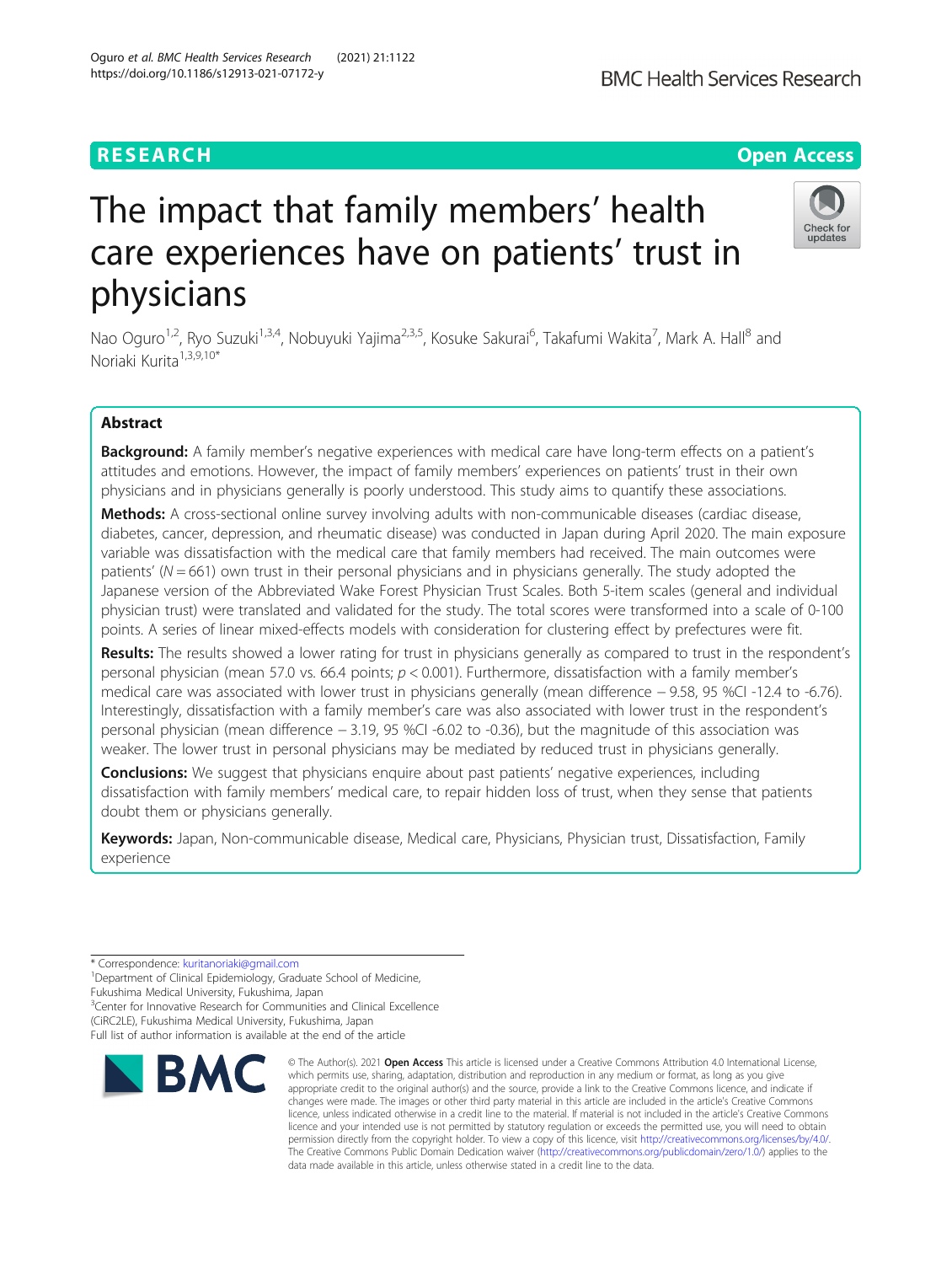# Introduction

Among potentially modifiable patient attitudes, future expectations, or trust, toward physicians are important factors in decisions regarding treatment and continued care [[1\]](#page-9-0). Trust in physicians has been demonstrated to be associated with adherence to medical treatment and continuity of follow-up [\[2](#page-9-0)]. There are two types of trust in physicians: trust in individual physicians (interpersonal physician trust), and in physicians generally (general physician trust) [\[3\]](#page-9-0). General physician trust can strongly influence the formation of interpersonal physician trust in a specific, known physician, and depends to some extent on an individual's past experience with their personal physicians [\[3](#page-9-0), [4](#page-9-0)].

Family members can evaluate the quality of medical care directly through their involvement in their children's and parents' medical care, [[5,](#page-9-0) [6](#page-9-0)] especially in intensive or oncological care [\[5,](#page-9-0) [7](#page-9-0)]. Family members can also assess the quality indirectly through shared medical experiences conveyed by other family members during everyday communication. Family members' evaluation of the quality of a patient's medical care is likely to occur more often in Japan compared to western countries because Asian cultural values emphasize family support [[8\]](#page-9-0). Medical decision making in Japan is characterized by the patient's family involvement and indeed many patients prefer group decision making [\[9](#page-9-0), [10\]](#page-9-0). Patient and family members' satisfaction is one of the subjective quality metrics of patient expectations and preferences for medical care experienced by patients and their family members [\[6](#page-9-0), [11](#page-9-0)]. This is evident from the fact that low satisfaction subsequently influences the health-behaviors of patients and/or their family members, [\[11\]](#page-9-0) and the possibility of medical litigation claims after unfavorable outcomes [[6,](#page-9-0) [12,](#page-9-0) [13](#page-9-0)]. Therefore, family members' dissatisfaction with patients' medical care can cause long-term harm to patient–doctor relationships, resulting not only in behavioral changes in family members but also changes in their attitude toward medical care.

For example, some bereaved children of cancer patients have a long-standing distrust toward the medical care provided to cancer patients [\[5](#page-9-0)]. A study involving family members of patients who had experienced medical errors found that family members reported a loss of trust in healthcare and avoidance of medical care in general  $[14]$  $[14]$ . This system-level loss of trust in healthcare can include a loss of general physician trust [[3](#page-9-0), [15\]](#page-9-0). Furthermore, general physician trust is said to strongly influence the formation of interpersonal physician trust.[\[3](#page-9-0)] However, trust in an individual physician often stays at a remarkably high level, with patients being more willing to forgive physicians they trust  $[3, 15]$  $[3, 15]$  $[3, 15]$  $[3, 15]$ . However, these possibilities have not been studied extensively.

Trust, which is a forward-looking evaluation of an ongoing relationship, is distinguished from satisfaction, which is an assessment of a past event  $[16]$  $[16]$ . Thus, while it is self-evident that patients' trust in a physician involved in a single medical service correlates with their satisfaction with the service provided, it is not fully understood whether dissatisfaction with a single medical service experience influences trust in a physician who is not involved in the service. Furthermore, little study has been done on cases where the experience was not for the patients themselves but for their family members.

In the present study, we analyzed the extent to which family members' dissatisfactory past medical experiences influence patients' trust in their own current physicians and physicians in general (Fig. 1). This is a critical gap in our understanding of trust. Clarification of the hidden origins of distrust will serve as a basis for building a good relationship with patients in a new medical encounter.

# Materials and methods Setting and selection

This cross-sectional study was approved by the Ethics Review Board of Kansai University. We used an online panel survey provided by a web-based company (Cross Marketing, Shinjuku-ku, Tokyo) to recruit Japanese participants with non-communicable diseases aged 20 years or older. The reason for the age restriction is that patients transition from pediatric care to adult primary care between 18 and 20 years of age. The sampling method is consecutive sampling from the diseases panel that the company owns. The company continued to ask the registrars on the panel until we reached our target number of respondents. Considering that there are 23 levels of variables used in the analysis of associations, and that linear regression requires a sample size of 20 people per level, we required a minimum of 460 respondents with complete data. After considering the possibility that about 10 % of the data might have missing values and that about half of the responses might be careless, we decided to collect about 1000 responses. The respondents were offered a financial incentive. They were

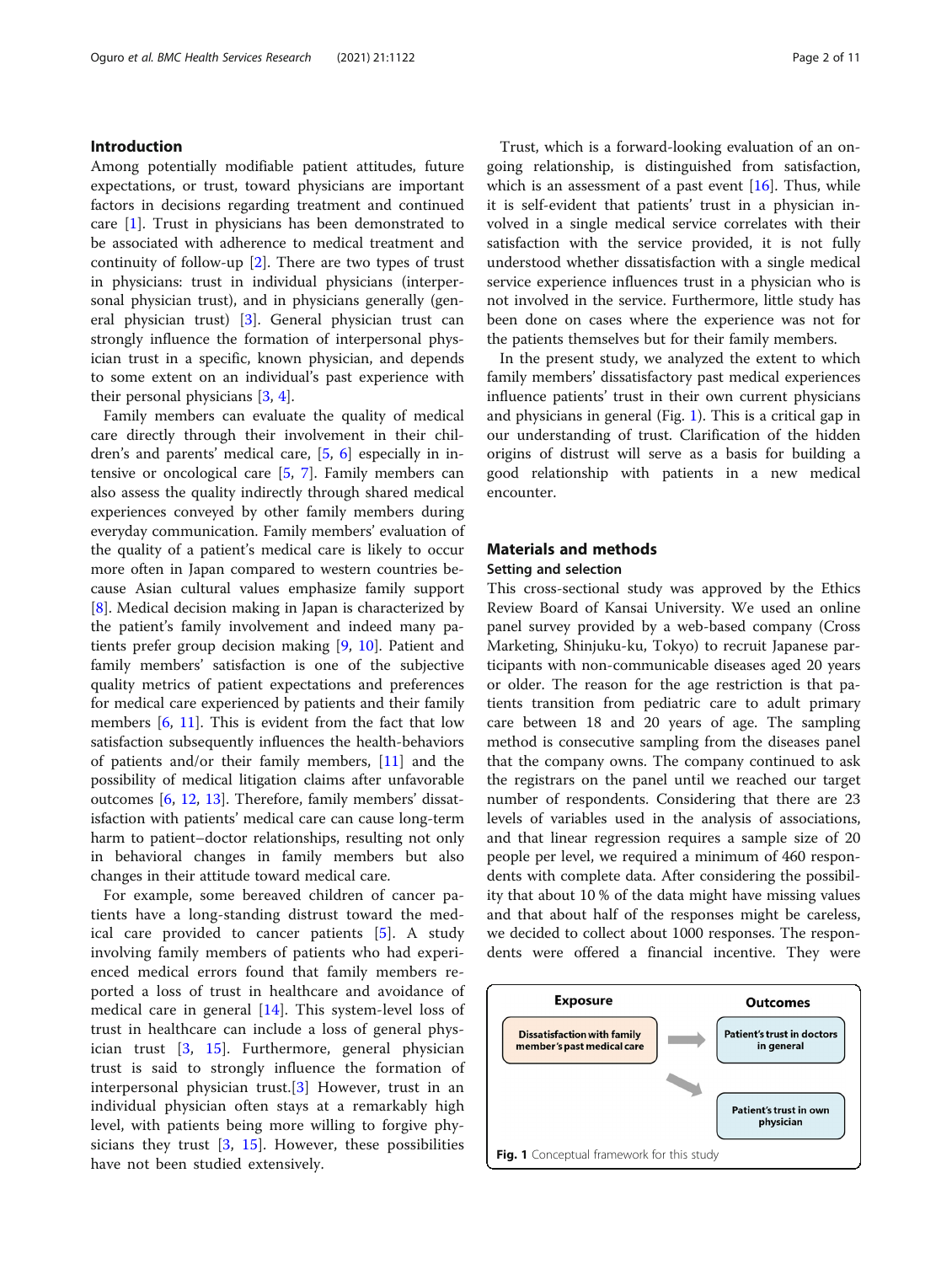discouraged from answering more than once, and researchers could only use their initial response. The response data was collected between April 27 and April 28, 2020.

# Demographic information

Characteristics such as age, gender, education level, total household income, and zip code were collected using self-reports. We categorized respondents' prefectures based on the first three digits of their zip codes. The duration of the patient–physician relationship was categorized as less than 1 year, 1 to 3 years, and more than 3 years.

## Designing screening items

To prevent random variability and reliability loss through the answers of non-serious respondents, screening items were designed to exclude them from the analysis [\[17\]](#page-9-0). As multiple screening items are more effective than a single item, three such items were incorporated before the main survey [[18\]](#page-10-0).

For the first item, respondents had to select a noncommunicable disease for which they had received medical treatment twice or more times within the past six months, from a set of eight options. Multiple selections were allowed. For the next item, they had to choose the illness that was most troublesome among those selected in the previous item. If they selected a different disease from the one(s) chosen previously, it meant that either the option(s) chosen from the first item or the second item would have been incorrect; thus, such participants were excluded.

Respondents were then instructed to write the name of a medication prescribed for their most troubling disease in a free-text format. The researchers searched online for label information based on the drug name provided, to assess whether the relevant disease was indicated, in which case the responses were considered valid. Otherwise, the respondents were excluded. However, respondents who chose cancer and wrote "none" for their prescribed drugs were included, as not all cancer treatments require prescribed drugs (e.g., the watchand-wait method of care is also a reasonable care plan). Two researchers conducted these assessments independently; if the evaluations varied, decisions were reached by consensus.

Respondents were further screened using a response time cut-off since those who responded too quickly may have given spurious answers [[17,](#page-9-0) [18](#page-10-0)]. Through a pilot test among researchers and their assistants, we found that at least five minutes (300 s) were required to complete the survey. Therefore, those respondents taking less than 300 s were excluded. Figure 2 provides the flow of the study design.



# Dissatisfaction with medical care received by family

Regarding dissatisfaction with the medical care received by their family, the respondents were first given the following instructional statement: "Please look back on the medical care your family has received. Please choose 1 (yes) if you have ever experienced the following, or 2 (no) if you have not." Thereafter, the following question was asked: "Have you ever been dissatisfied with your family member's medical care during hospitalization or hospital visits?"

# Wake forest physician trust scales: trust in doctors generally and interpersonal trust in physician scales

For this study, short versions of the 5-item "Trust in Doctors Generally" and "Interpersonal Trust in Physician" scales developed by Dugan and Hall, [\[19](#page-10-0)] were translated into Japanese. The initial translation was performed by two physicians (N.Y. and N.O.), a physician researcher (N.K.), and a quantitative psychologist (T.W.) with experience in scale development [20.](#page-10-0) Next, these translations were back translated into English by two bilingual translators (one American and one Canadian) and the wording was compared to the originals to make necessary amendments to the translation. Finally, the back-translated version was sent to the original author (Hall), and additional minor improvements were made. The final versions, approved by the original author, are shown in Supplementary Table 1 (Interpersonal Trust in a Physician, see [Additional file 1\)](#page-9-0) and 2 (Trust in Physicians Generally, see [Additional file 2](#page-9-0)).

Interpersonal Trust in a Physician. Before answering the short version of the Interpersonal Trust in a Physician scale, respondents were instructed as follows: "Please think of the doctor who cares for your [the most troublesome disease chosen by the participants was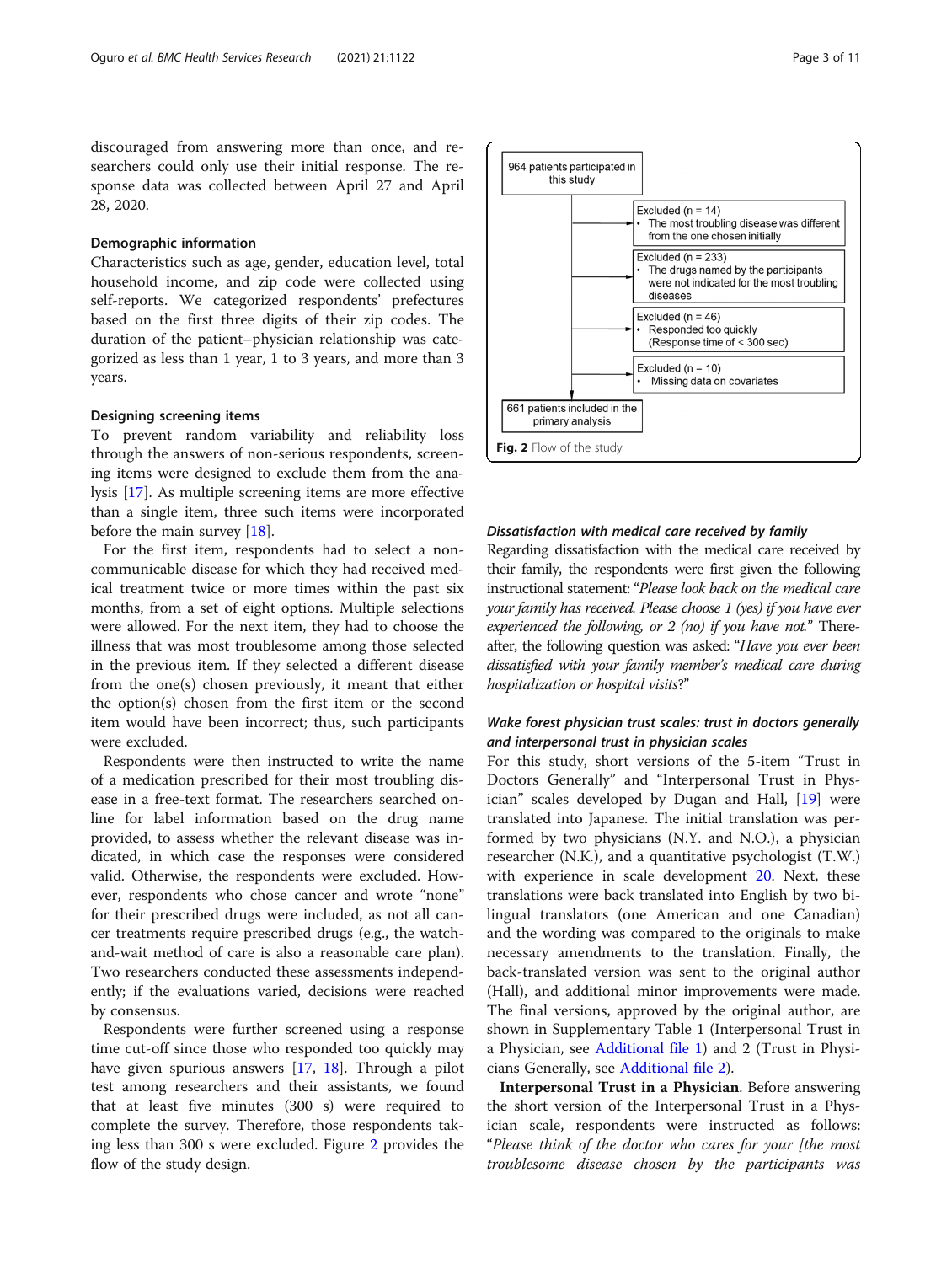automatically displayed here] when you answer these questions. He/she will be considered your doctor for this survey. For the next questions, we are interested in your honest opinion about your doctor. Please choose the answer that best matches your thoughts for each question."

Trust in Doctors Generally. Before answering the short version of the Trust in Doctors Generally scale, respondents were instructed as follows: "The following questions may seem similar to the previous ones. However, they are not about your doctor but doctors in general. There is no need to be concerned if you have not thought about these issues before. There is no right or wrong answer. Please choose the answer that best matches your thoughts about doctors in general."

For each of the five translated items in each scale, the respondents were instructed to respond on a Likert scale ranging from 1 (strongly disagree) to 5 (strongly agree). We then inverted the score for one negatively-worded item, and changed the sum of the score to a scale ranging from 0 to 100.

## Additional attitudes

To assess additional attitudes, a self-report online questionnaire containing various items was used. All items were scored on a 5-point Likert scale ranging from 1 (strongly disagree) to 5 (strongly agree).

Patient's general level of interpersonal trust. This was measured using the General Trust Scale [\[22](#page-10-0)]. The scale includes six items, with the sum of the items representing the scale score. We expected that both the Interpersonal Trust in a Physician and Trust in Doctors Generally scales would be associated with the General Trust Scale, but the relationships would not be strong, since general interpersonal trust has not previously been found to be strongly related to trust in physicians [\[2](#page-9-0), [21](#page-10-0) ].

Satisfaction with doctors in general. We assessed this with the item, "Overall, I am very satisfied with doctors."[19](#page-10-0)

Patients' satisfaction with their physicians. This was assessed using the item, "Overall, you are extremely sat-isfied with your doctor.' [[19](#page-10-0)] Previous studies have strongly correlated this item with trust in a physician [[19,](#page-10-0) [23,](#page-10-0) [21](#page-10-0)].

Patient recommendations about their physicians. This was examined using the item, "You would recommend you r physician to your family and friends." [[19](#page-10-0)] Higher interpersonal trust scores are expected to be correlated with a better rating of recommendation for their physicians.

The desire to change one's physician. This was examined using the item, "I have a desire to chan ge my physician." [[19\]](#page-10-0) We expect that the lower the score on interpersonal trust, the stronger a patient's desire to change physicians will be.

Attitude toward adhering to physician treatment. We used one item (Home treatment is often better than doctor-prescribed medicine [\[24](#page-10-0)])from a scale that measures skepticism about medical care. [[25\]](#page-10-0) We considered that a low level of trust in a physician represents a stronger belief in the effectiveness of home treatment.

# Statistical analysis

An exploratory factor analysis was done in R version 4.0.1 using the psych package. The other analyses were done in Stata/SE version 15 (Stata Corp., College Station, TX, USA). Respondents' characteristics were summarized as means a nd standard deviations for continuous variables and frequencies and proportions for categorical variables.

For the Interpersonal Trust in a Physician and Trust in Doctors Generally scales, we performed exploratory factor analyses with MINRES methods to examine the factorial structures among the 10 combined items. The raw scores for reverse items were used as is. The number of latent factors was assessed by eigenvalues attenuation. [\[26](#page-10-0)] The absolute factor loading magnitudes were calculated. Reliability was assessed by Cronbach's α and McDonald's  $\omega$  coefficients.[[27\]](#page-10-0) Furthermore, we examined the construct validity of the Interpersonal Trust in Physician scale by testing correlations between the scale and the following factors: patient's satisfaction with their physician, patient's recommendations of their physician, satisfaction with doctors in general, duration of the relationship with their physician, [[19](#page-10-0)] and the General Trust Scale. Moreover, we explored the construct validity of the Trust in Doctors Generally scale by testing correlations between it and the Interpersonal Trust in a Physician scale, general satisfaction with doctors, attitude toward adhering to physician treatment, and the General Trust Scale. Spearman's correlation coefficients were calculated to test these correlations. In addition, to examine whether the respondents rated Interpersonal Trust in a Physician and Trust in Doctors Generally scale items differently, a paired t-test was applied.

Furthermore, to estimate the association between respondents' dissatisfaction with medical care received by their family and their Trust in Doctors Generally scale score, we fitted a series of linear mixed-effects models with consideration for the clustering effect by prefectures. In unadjusted analysis, only the respondent's dissatisfaction was fit. In the multivariable-adjusted analysis, the respondent's dissatisfaction, as well as covariates (age, gender, level of education, total household income, and comorbidities), were fitted to a single model.

Similarly, a series of linear mixed-effects models, with consideration for the clustering effect by prefectures,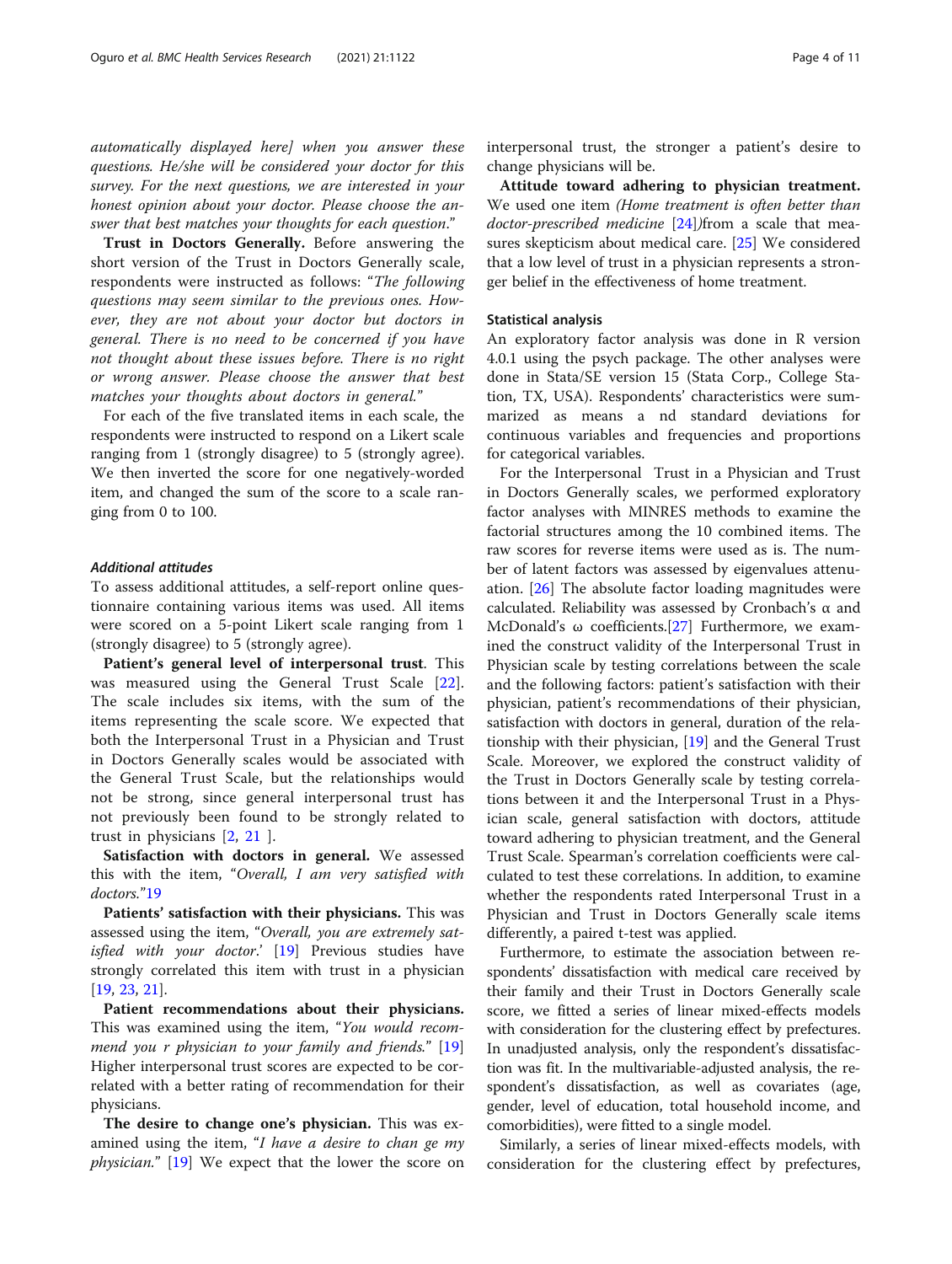were fitted to examine the respondents' Interpersonal Trust in a Physician and dissatisfaction with the medical care received by their family. In unadjusted analysis, only the respondent's dissatisfaction was fit. In the multivariable-adjusted analyses, first, the respondent's dissatisfaction, as well as covariates (age, gender, level of education, total household income, comorbidities, and duration of relationship between the patient and their physician), were fitted to a single model (adjusted model 1). Second, to assess whether the Trust in Doctors Generally score mediates the relationship between the respondent's dissatisfaction and Interpersonal Trust in a Physician, covariates in adjusted model 1 plus Trust in Doctors Generally were entered in the linear mixedeffect model (adjusted model 2). These covariates were chosen as they could be associated with both patient dissatisfaction with medical care and trust in physicians.

#### Results

The participant characteristics are presented in Table 1. Overall, 3,199 individuals received email invitations from the survey company to participate in the survey, and 964 did so, yielding a response rate of 30.1 %. Of those, 303 were excluded: 293 because of the three screener items, and 10 because of missing covariates. Subsequently, 661 participants (women:  $N = 175$  [26.5 %]; Mean age: 62.7 ± 10.1) were included from the primary analysis. The participants' region of residence extended to 46 prefectures, with Kanto region being the most common (41.3 %). The most common troublesome diseases were cancer (36.6 %), diabetes (26.5 %), depression (17.7 %), and heart disease (17.3 %).

# Interpersonal trust in a physician scale and the trust in doctors generally scale

The eigenvalue attenuation (5.31, 1.37, and 1.05 for the first, second, and third factors, respectively; Supplementary Fig. 1, see [Additional file 3\)](#page-9-0) suggested a two-factor solution for the combined 10 items. The absolute values of the factor loadings for items 1 to 5 ranged from 0.44 to 0.86 in factor 1, all of which were above 0.4 (Supplementary Tables 3, see [Additional file 4\)](#page-9-0). The absolute values of the factor loadings for items 6 to 10 ranged from 0.42 to 0.89 in factor 2, all of which were above 0.4 (Supplementary Tables 3, see [Additional file 4](#page-9-0)). The inter-factor correlation was moderate  $(r = 0.64)$ . No double loadings between factors occurred for any of the items. Thus, items 1 to 5 could be included in a single factor and reasonably constitute the Japanese version of the Trust in Doctors Generally scale, whereas items 6 to 10 could be included in another single factor and reasonably constitute the Japanese version of the Interpersonal Trust in a Physician scale. Cronbach's alpha

# Table 1 Participant characteristics

|                                                                | <b>Total</b> |              |
|----------------------------------------------------------------|--------------|--------------|
|                                                                | $N = 661$    |              |
| Age, in years                                                  | 62.7         | (10.1)       |
| Women, N(%)                                                    | 175          | [26.5%]      |
| Education, N(%)                                                |              |              |
| Junior high school                                             | 19           | [2.9%]       |
| High school                                                    | 209          | [31.6%]      |
| Junior college                                                 | 65           | [9.8%]       |
| University                                                     | 325          | $[49.2\%]$   |
| Graduate school                                                | 30           | $[4.5\%]$    |
| Not answered                                                   | 13           | $[2.0\%]$    |
| Total household income, N(%)                                   |              |              |
| < 1,000,000 yen                                                | 40           | [6.1%]       |
| 1,000,000 - < 3,000 000 yen                                    | 157          | [23.8%]      |
| 3,000,000 - < 5,000,000 yen                                    | 203          | [30.7%]      |
| 5,000,000 - < 10,000,000 yen                                   | 205          | [31.0%]      |
| 10,000,000 or more yen                                         | 56           | [8.5%]       |
| Region, N(%)                                                   |              |              |
| Hokkaido                                                       | 35           | [5.3%]       |
| Tohoku                                                         | 34           | [5.1%]       |
| Chubu                                                          | 98           | [14.8%]      |
| Kanto                                                          | 273          | [41.3%]      |
| Kansai                                                         | 132          | $[20.0\%]$   |
| Chugoku                                                        | 29           | $[4.4\%]$    |
| Shikoku                                                        | 19           | $[2.9\%]$    |
| Kyushu-Okinawa                                                 | 41           | [6.2%]       |
| Reported disease, N(%)                                         |              |              |
| Cardiac disease, arrhythmia                                    | 37           | $[5.6\%]$    |
| Cardiac disease, angina pectoris or myocardial infarction      | 119          | $[18.0\%]$   |
| Cardiac disease, heart failure                                 | 15           | $[2.3\%]$    |
| <b>Diabetes</b>                                                | 191          | [28.9%]      |
| Connective tissue disease                                      | 17           | [2.6%]       |
| Cancer                                                         | 255          | [38.6%]      |
| Depression                                                     | 127          | $[19.2\%]$   |
| The most troublesome disease, N(%)                             |              |              |
| Cardiac disease, arrhythmia                                    | 17           | $[2.6\%]$    |
| Cardiac disease, angina pectoris or myocardial infarction      | 89           | [13.5%]      |
| Cardiac disease, heart failure                                 | 8            | $[1.2\%]$    |
| Diabetes                                                       | 175          | [26.5%]      |
| Connective tissue disease                                      | 13           | $[2.0\%]$    |
| Cancer                                                         | 242          | $[36.6\,\%]$ |
| Depression                                                     | 117          | $[17.7\%]$   |
| Duration with patients' physician, N(%)                        |              |              |
| $<$ 1 year                                                     | 60           | [9.1%]       |
| $1 - <$ 3 years                                                | 212          | [32.1%]      |
| $\geq$ 3 years                                                 | 389          | [58.9 %]     |
| Continuous variables summarized as mean and standard deviation |              |              |

(in parentheses)

Categorical variables summarized as frequency and proportion (in square brackets)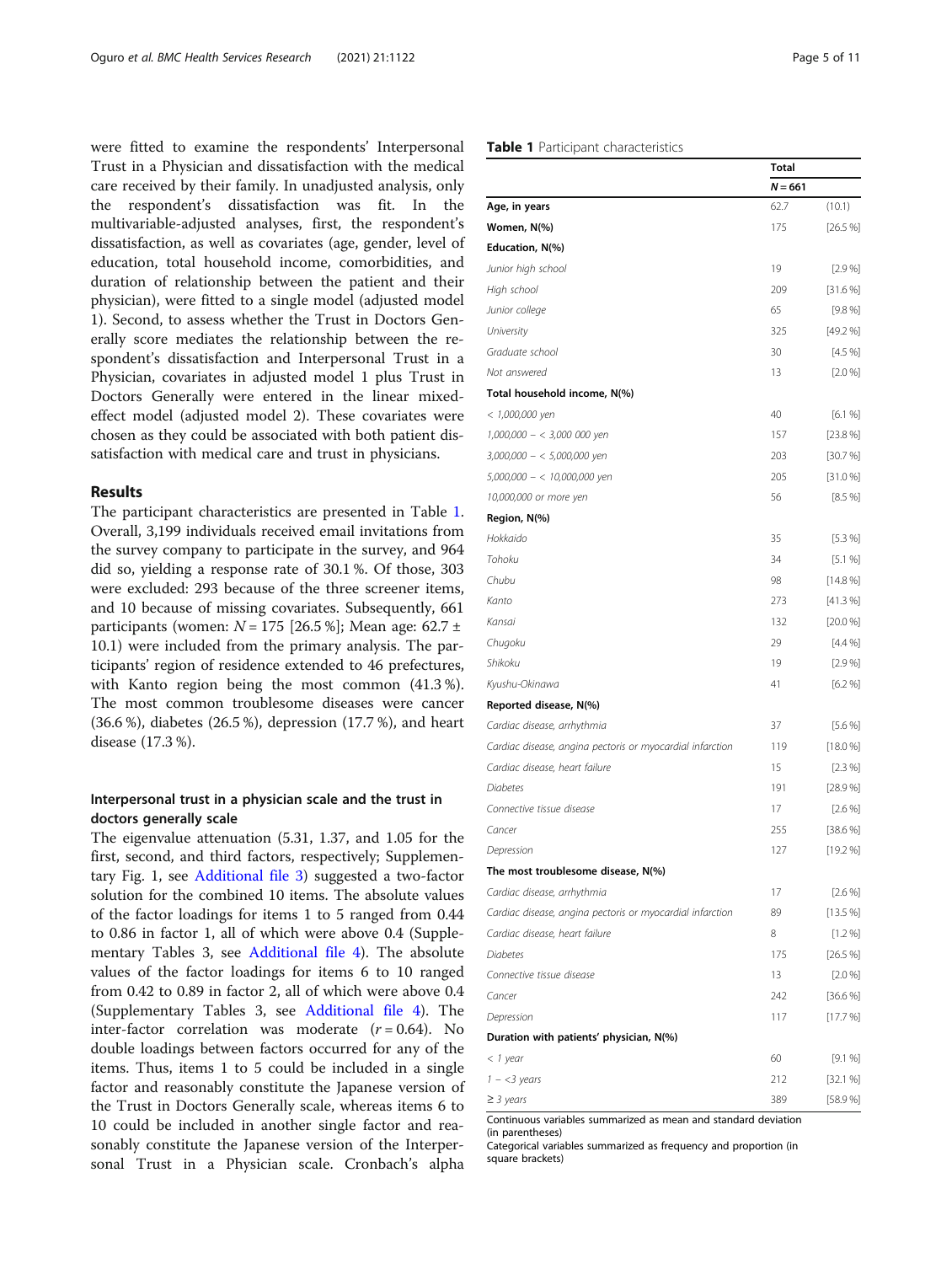coefficient and McDonald's omega coefficient were 0.85 and 0.88, respectively, for the Japanese version of the Interpersonal Trust in a Physician scale and 0.88 and 0.93, respectively, for the Japanese version of the Trust in Doctors Generally scale.

For the Interpersonal Trust in a Physician scale (mean:  $66.4 \pm 17.8$ ), the scores were distributed from 0 to 100, with only 0.2 % and 5.3 % of them being at the floor and ceiling scores, respectively. As expected, construct validity was supported by the finding that the Interpersonal Trust in a Physician scale was strongly correlated with satisfaction with the physician ( $\rho = 0.724$ ) and recommending the physician ( $\rho = 0.678$ ), while it was strongly negatively correlated with the desire to change physicians ( $\rho$  = -0.632) (Table 2). Furthermore, this scale was moderately correlated with satisfaction with doctors in general ( $\rho = 0.550$ ), with a weaker magnitude than that of the correlation between the scale and satisfaction with their physician. The scale was weakly correlated with general interpersonal trust, suggesting that the scale measured a different concept. The scale was not correlated with the duration of the relationship with the physician.

For the Trust in Doctors Generally scale (mean:  $57.0 \pm 18.4$ ), the scores were distributed from 0 to 100, with only 0.2 % and 2.1 % of them being at the floor and ceiling scores, respectively. As expected, construct validity was supported by the finding that the Trust in Doctors Generally scale was moderately correlated with satisfaction with doctors in general ( $\rho$  = 0.568) (Table 3). The scale was only moderately correlated with the Interpersonal Trust in Physicians ( $\rho = 0.571$ ) scale, and weakly correlated with general interpersonal trust ( $\rho =$ 0.313), suggesting that the scale measured different concepts than these. Furthermore, this scale was weakly negatively correlated with the attitude toward adhering to physician treatment ( $\rho$  = -0.213). The scale score was

|                                  |  | Table 2 Correlation between interpersonal trust in patient's |  |
|----------------------------------|--|--------------------------------------------------------------|--|
| physician and selected variables |  |                                                              |  |

|                                                    | Correlation<br>coefficients <sup>a</sup> | p-<br>value      |
|----------------------------------------------------|------------------------------------------|------------------|
| Patient's satisfaction with<br>the physician       | 0.724                                    | ✓<br>0.001       |
| Patients' recommendations<br>of their physicians   | 0.678                                    | $\,<\,$<br>0.001 |
| General satisfaction with physicians<br>in general | 0.550                                    | $\,<\,$<br>0.001 |
| Patients' desire to change their<br>physicians     | $-0.632$                                 | $\,<\,$<br>0.001 |
| Duration of relationship                           | 0.047                                    | 0.226            |
| Patient's general level of<br>interpersonal trust  | 0.243                                    | $\,<\,$<br>0.001 |

<sup>a</sup>All variables were tested by the Spearman correlation coefficient

# Table 3 Correlation between trust in doctors generally and selected variables

|                                                                                      | Correlation<br>coefficients <sup>a</sup> | <i>p</i> -value |
|--------------------------------------------------------------------------------------|------------------------------------------|-----------------|
| Interpersonal trust in<br>patient's physician                                        | 0571                                     | < 0.001         |
| <b>General satisfaction with</b><br>physicians in general                            | 0.568                                    | < 0.001         |
| <b>Believes in home remedies</b><br>rather than medications prescribed<br>by doctors | $-0.213$                                 | < 0.001         |
| Patient's general level of interpersonal<br>trust                                    | 0313                                     | < 0.001         |

<sup>a</sup> All variables were tested by the Spearman correlation coefficient

lower than the Interpersonal Trust in a Physician score  $(p < 0.001)$ .

# Dissatisfaction with family members' medical care: relationship with interpersonal trust in a physician and general physician trust

Overall, 233 respondents (35.2 %) felt dissatisfaction with family members' medical care. The association between dissatisfaction with family members' medical care and general physician trust is shown in Table [4](#page-6-0). Dissatisfaction with family members' medical care was negatively associated with lower trust (mean difference − 9.58 [corresponding standardized effect size: -0.52],[\[28](#page-10-0)] 95 % confidence interval  $\{CI\}$  [-12.4 to -6.76]; Fig. [3](#page-6-0) A, adjusted model 1). Older respondents had higher trust scores than did younger respondents (mean difference per 10 year difference: 1.92, 95 %CI [0.44 to 3.39]). Those with graduate school education had lower trust than compared to those with junior high school education (mean difference: -10.3, 95 %CI [-20.4 to -0.17]).

The association between dissatisfaction with family members' medical care and interpersonal trust in a physician is shown in Table [5](#page-7-0). Similarly, to general physician trust, while dissatisfaction with family members' medical care was negatively associated, the magnitude of the association was very weak (mean difference: -3.19 [corresponding standardized effect size: -0.18],[[28\]](#page-10-0) 95 %CI  $[-6.02 \text{ to } -0.36]$  $[-6.02 \text{ to } -0.36]$  $[-6.02 \text{ to } -0.36]$ ; Fig. 3B, adjusted model 1). However, the inverse association between dissatisfaction with family members' medical care and interpersonal trust in a physician disappeared when it was further adjusted by trust in physicians generally (mean difference: 2.35, 95 %CI [-0.03 to 4.73]; Fig. [3B](#page-6-0), adjusted model 2). In this model, respondents who reported general physician trust also had higher trust in their current physicians (mean score difference in Interpersonal Trust in a Physician score per 10-point difference in Trust in Doctors Generally is 5.79 [standardized effect size 0.33], [\[28](#page-10-0)] 95 %CI [5.17 to 6.42]).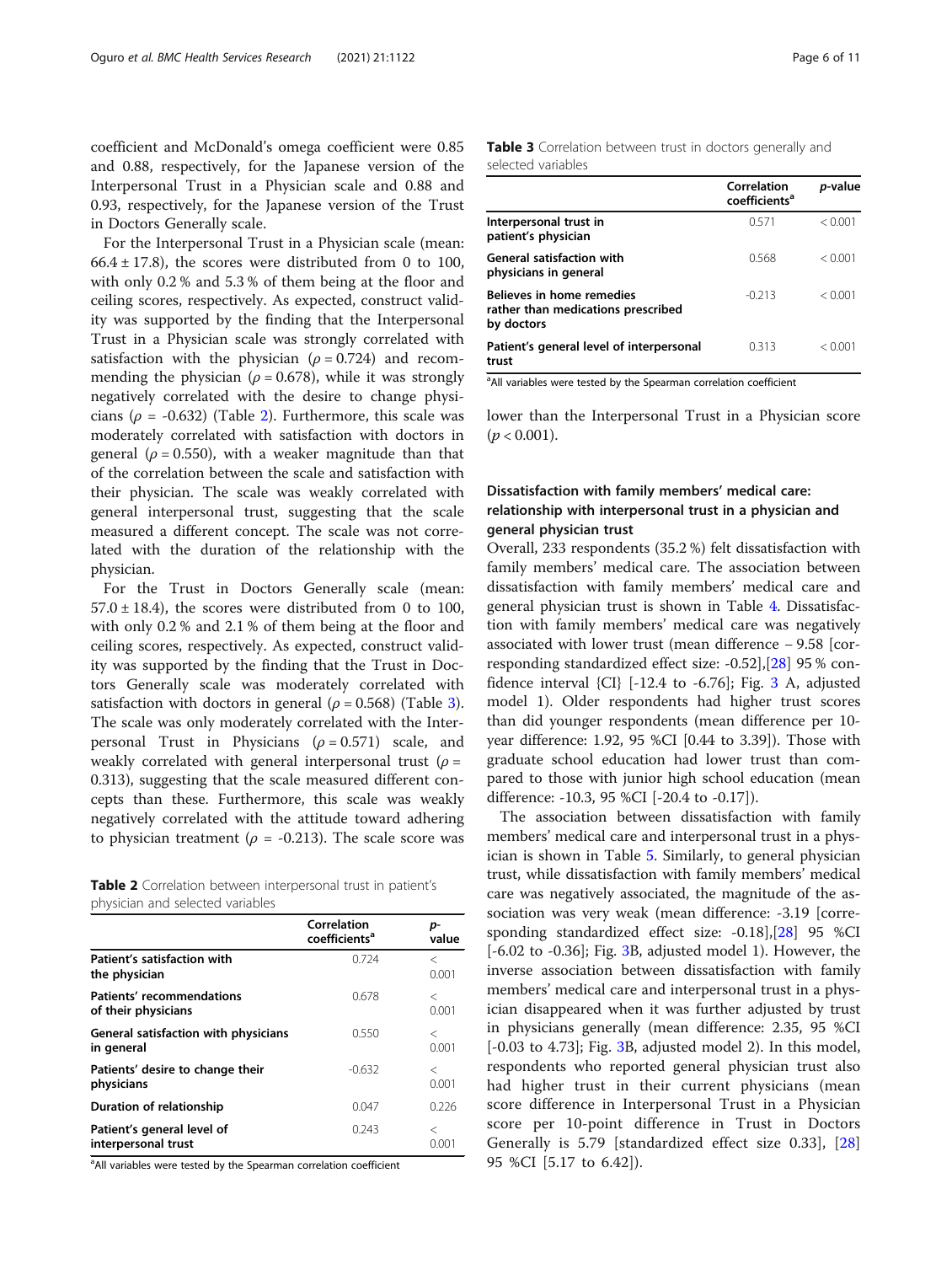# <span id="page-6-0"></span>Table 4 Associations between dissatisfaction with medical care provided to patients' families with Trust in Doctors Generally

| Trust in Doctors Generally score, points                         | <b>Mean difference</b> | (95 % <i>C</i> )            | <i>p</i> -value |
|------------------------------------------------------------------|------------------------|-----------------------------|-----------------|
| Unadjusted model <sup>a</sup>                                    |                        |                             |                 |
| Dissatisfaction with medical care provided to a patient's family | $-10.4$                | $(-13.2$ to $-7.56)$        | < 0.001         |
| Multivariable-adjusted model <sup>b</sup>                        |                        |                             |                 |
| Dissatisfaction with medical care provided to a patient's family | $-9.58$                | $(-12.4 \text{ to } -6.76)$ | < 0.001         |
| Age, per 10 yr                                                   | 1.92                   | $(0.44 \text{ to } 3.39)$   | 0.011           |
| Sex, female                                                      | $-0.81$                | (-4.34 to 2.73)             | 0.654           |
| Education                                                        |                        |                             |                 |
| Junior high school                                               | Ref                    |                             |                 |
| High school                                                      | $-5.29$                | (-13.4 to 2.85)             | 0.203           |
| Junior college                                                   | $-2.92$                | $(-12.0 \text{ to } 6.12)$  | 0.527           |
| University                                                       | $-6.69$                | $(-14.8 \text{ to } 1.41)$  | 0.105           |
| Graduate school                                                  | $-10.3$                | $(-20.4 \text{ to } -0.17)$ | 0.046           |
| Not answered                                                     | $-4.94$                | (-17.2 to 7.34)             | 0.430           |
| Total household income                                           |                        |                             |                 |
| $< 1,000,000$ yen                                                | $-6.16$                | $(-13.4 \text{ to } 1.04)$  | 0.094           |
| $1,000,000 - < 3,000,000$ yen                                    | $-0.05$                | $(-5.5 \text{ to } 5.42)$   | 0.987           |
| $3,000,000 - 5,000,000$ yen                                      | $-0.47$                | $(-5.7 \text{ to } 4.76)$   | 0.860           |
| $5,000,000 - < 10,000,000$ yen                                   | $-1.56$                | $(-6.7 \text{ to } 3.58)$   | 0.552           |
| 10,000,000 or over yen                                           | Ref                    |                             |                 |

Analysis of 661 patients in 46 prefectures

<sup>a</sup>Linear mixed effect models with consideration for prefectural level correlation

bLinear mixed effect model adjusted for age, sex, comorbidities, education, and total household income with consideration for prefectural-level correlation



Physician score. Mean differences were estimated using a linear mixed effect model with consideration for prefectural-level correlation using cluster variance. (A) Adjusted analysis 1 included age, sex, duration of patient–physician relationship, comorbidities, education, and total household income. (B) Adjusted analysis 1 included age, sex, duration of patient–physician relationship, comorbidities, education, and total household income. Adjusted analysis 2 included covariates included in adjusted analysis 1 and Trust in Doctors Generally score. Solid squares, circles, and a triangle indicate point estimates. Error bars indicate 95 % CIs.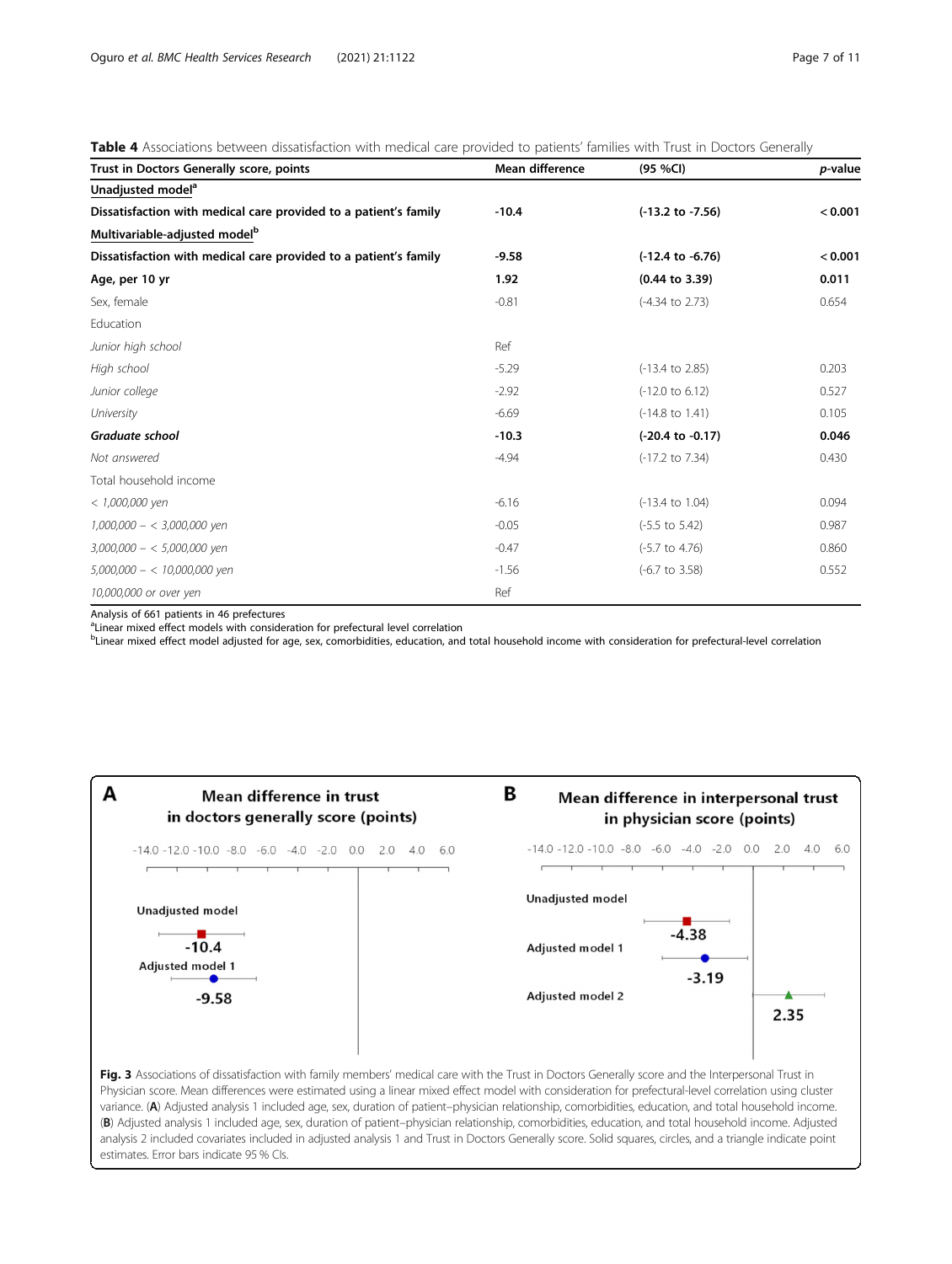| Interpersonal Trust in a Physician score, points                 | Mean difference | (95 %CI)                    | p-value |
|------------------------------------------------------------------|-----------------|-----------------------------|---------|
| Unadjusted <sup>a</sup>                                          |                 |                             |         |
| Dissatisfaction with medical care provided to a patient's family | $-4.38$         | $(-7.21$ to $-1.56)$        | 0.002   |
| Multivariable-adjusted <sup>b</sup>                              |                 |                             |         |
| Dissatisfaction with medical care provided to a patient's family | $-3.19$         | $(-6.02 \text{ to } -0.36)$ | 0.027   |
| Age, per 10 yr                                                   | 1.13            | $(-0.35$ to $2.60)$         | 0.135   |
| Sex, female                                                      | 0.67            | $(-2.87$ to 4.22)           | 0.709   |
| Duration with patients' physician                                |                 |                             |         |
| < 1 yr                                                           | $-2.68$         | $(-7.5 \text{ to } 2.12)$   | 0.274   |
| $1 - < 3 \text{ yr}$                                             | $-2.61$         | $(-5.6 \text{ to } 0.40)$   | 0.089   |
| 3 or over yr                                                     | Ref             |                             |         |
| Education                                                        |                 |                             |         |
| Junior high school                                               | Ref             |                             |         |
| High school                                                      | $-4.19$         | $(-12.3 \text{ to } 3.96)$  | 0.314   |
| Junior college                                                   | 2.31            | $(-6.7 \text{ to } 11.4)$   | 0.616   |
| University                                                       | $-2.85$         | $(-10.9 \text{ to } 5.25)$  | 0.491   |
| Graduate school                                                  | $-7.99$         | $(-18.1 \text{ to } 2.12)$  | 0.121   |
| Not answered                                                     | $-2.02$         | $(-14.3 \text{ to } 10.3)$  | 0.748   |
| Total household income                                           |                 |                             |         |
| $< 1,000,000$ yen                                                | $-6.99$         | $(-14.2 \text{ to } 0.21)$  | 0.057   |
| $1,000,000 - < 3,000,000$ yen                                    | $-1.43$         | $(-6.9 \text{ to } 4.04)$   | 0.608   |
| $3,000,000 - 5,000,000$ yen                                      | $-2.61$         | $(-7.9 \text{ to } 2.64)$   | 0.330   |
| $5,000,000 - < 10,000,000$ yen                                   | $-2.67$         | $(-7.8 \text{ to } 2.47)$   | 0.309   |
| 10,000,000 or over yen                                           | Ref             |                             |         |

<span id="page-7-0"></span>Table 5 Associations between dissatisfaction with medical care provided to patients' families with Interpersonal Physician Trust

Analysis of 661 patients in 46 prefectures

<sup>a</sup>Linear mixed effect models with consideration for prefectural level correlation

bLinear mixed effect model adjusted for age, sex, duration with patients' physician, comorbidities, education, and total household income with consideration for prefectural-level correlation

# **Discussion**

We examined whether, among patients with noncommunicable diseases, dissatisfaction with their family members' medical care was associated with lower trust in physicians generally, as well as in the patients' own physicians. Past experience of dissatisfaction with family members' care was associated with a greater reduction in the patients' general physician trust than in trust in the patients' own physicians. In addition, our study suggests that the lower trust in their physicians may be mediated by lower trust in physicians generally. Our findings highlight the importance of researching dissatisfaction with family members' medical care to identify hidden sources of lost trust in physicians.

In particular, our findings corroborate previous studies and promote insight into trust in physicians. First, a previous study involving the bereaved children of cancer patients revealed long-lasting distrust of the cancerstricken parents' medical care among some individuals. [[5\]](#page-9-0) However, that study did not examine whether dissatisfaction with the family's medical care resulting from

poor outcomes lowered the children's own trust in the children's current physicians. Another study that included the family members of patients who had suffered medical errors described a decrease in the family member's trust in healthcare at the time, but the study did not quantify the extent to which such negative past experiences affected the family member's trust in their current physicians and physicians in general.[[14\]](#page-9-0) Second, whereas previous reports have indicated that physicians' image is generally constructed by the media and informal public opinion,  $[1, 3]$  $[1, 3]$  $[1, 3]$  we were able to show, for the first time, that the individual experience of dissatisfaction with a family member's medical care is an important factor in reducing the individual's trust in general physicians. Third, our finding that dissatisfaction is associated with a milder decline in trust toward personal physicians than toward physicians in general confirms that interpersonal physician trust is more resilient than trust in the medical profession generally.  $[3, 15]$  $[3, 15]$  $[3, 15]$  $[3, 15]$  Last, we found that, among Japanese respondents diagnosed with chronic diseases, interpersonal physician trust was rated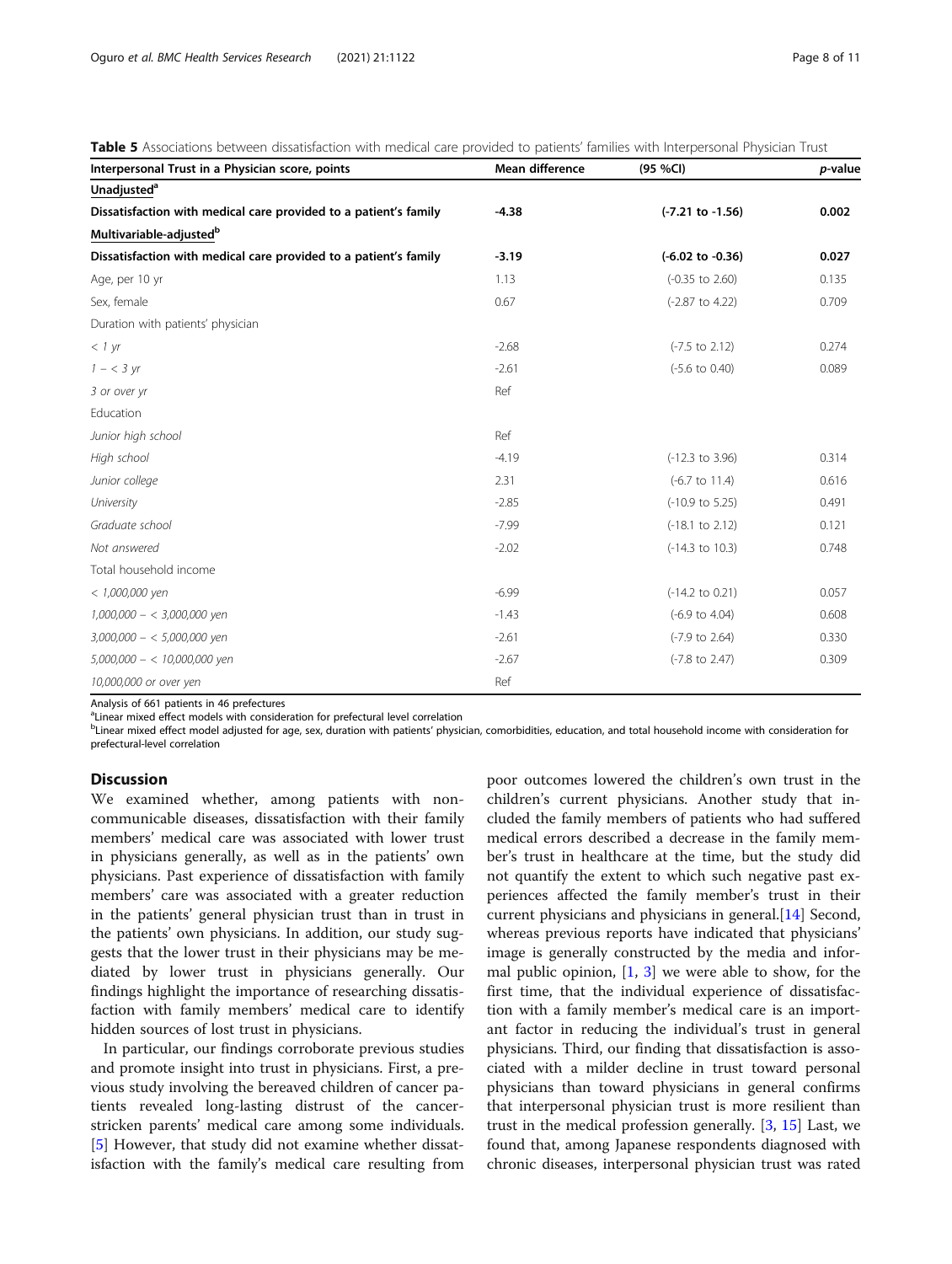higher than trust in physicians in general. This supports the findings of an American study involving a mostly healthy general population. [\[3](#page-9-0)] This indicates that these trust measures are useful across disease types and countries.

Our findings could be useful for physicians and researchers in several ways. First, doctors should consider whether their patients have had any negative medical experiences. This includes dissatisfaction with family member's medical care, especially if the patient expresses skepticism toward general medical care or the proposed treatment plan. In doing so, concerns can be addressed. Although the sources of dissatisfaction with family members' medical care may be broad, including those not attributable to physicians, current physicians can ask about attitudes attributable to past physicians in particular—examples include inquiring about the suitability of the family member's treatment, [[29\]](#page-10-0) treatment outcome, [[29\]](#page-10-0) physician's kindness, [[11,](#page-9-0) [12\]](#page-9-0) sufficient time with physicians, [\[12](#page-9-0), [30\]](#page-10-0) or participation in decision making. [[30\]](#page-10-0) During these discussions, the doctor should convey compassion, assure patients that not all medical staff are alike, and aim to not disappoint them again. After allowing the patient to share the past problem by expressing their anger or anxiety, the doctor should attempt to rebuild a new patient–physician relationship. In particular, active listening and empathy could restore general trust in physicians and strengthen patients' trust in their current physicians. This was evident in a training program for physicians that focused on communication skills which showed an increase in patients' satisfaction [[31\]](#page-10-0) as increased satisfaction is likely to foster patients' trust in clinical encounters. [\[16](#page-9-0)] Alternatively, it is possible that facilitating conversations about these dissatisfactory medical experiences by other health professionals, such as medical social workers, could reduce current trust in physicians and this would be worthy of study. Second, we found that the magnitude of patients' lower trust associated with past dissatisfaction with their family members' medical care is greater in the case of physicians in general than their own physicians. This may reinforce the pathways of dissatisfaction with family members' medical care discussed in a previous study. [[32\]](#page-10-0) Initially, family members may naïvely trust medical professionals to take care of their relative's illness regardless of the accompanying day-to-day challenges. [[32\]](#page-10-0) However, the reality of medical care, which, for example, might mean focusing on the disease rather than on their relative as a person, may cause conflict and potential long-term loss of the family members' trust in physicians in general. Alternatively, less impairment of trust in physicians that patients know personally from previous negative medical experiences, than trust in physicians generally, may be attributed to the actions taken by personal physicians to more directly foster interpersonal trust during their practice. [\[1](#page-9-0)] Third, we found that lower general physician trust may mediate lower trust in current physicians associated with dissatisfaction with family members' medical care. This supports the notion that trust in physicians generally can influence the formation of interpersonal physician trust. [[3,](#page-9-0) [4](#page-9-0)]

Our study has several strengths. First, we examined the validity and association among patients with a variety of chronic diseases, including heart disease, diabetes, depression, connective tissue disease, and malignancy. Therefore, our findings about trust in physicians can be applied to a variety of disease settings. Second, by simultaneously conducting a psychometric analysis (i.e., factor analysis) of trust in patients' physicians and trust in physicians generally, we showed that the concepts of each scale are distinct. Third, we demonstrated for the first time that the mechanism of trust in both individual physicians and physicians in general is similar between the United States and Japan, despite notable differences between these two settings. In Japan, for instance, unlike the United States, all citizens are covered by universal health insurance and have unlimited access to physicians. Thus, our findings support the understanding that both concepts of trust have universal features.

Several limitations of this study warrant a mention. Our study population may not be representative of patients with the same non-communicable diseases because our survey was based on sampling from the panel data that the company registered. However, we believe that this does not affect the associations between dissatisfaction with family members' medical care and trust in physicians. Furthermore, the noncommunicable diseases surveyed were based on self-reports and may not have been correctly identified. However, by ascertaining the drug names provided by the respondents and cross-checking them against the chosen diseases, we verified the truthfulness of the diseases that were reported. Another limitation relates to the fact that we did not investigate the reasons for dissatisfaction with family members' medical care. Thus, the mechanism of lower trust in physicians associated with dissatisfaction could be explored in qualitative studies. Beyond physicians, other factors—including nurses' care, hospital waiting time, and hygiene—could also influence satisfaction.[\[29](#page-10-0)] These may be considered in future research.

# **Conclusions**

In summary, dissatisfaction with family members' medical care was associated with lower trust among patients in their current physician and physicians generally. The magnitude of lowered trust was greater for physicians in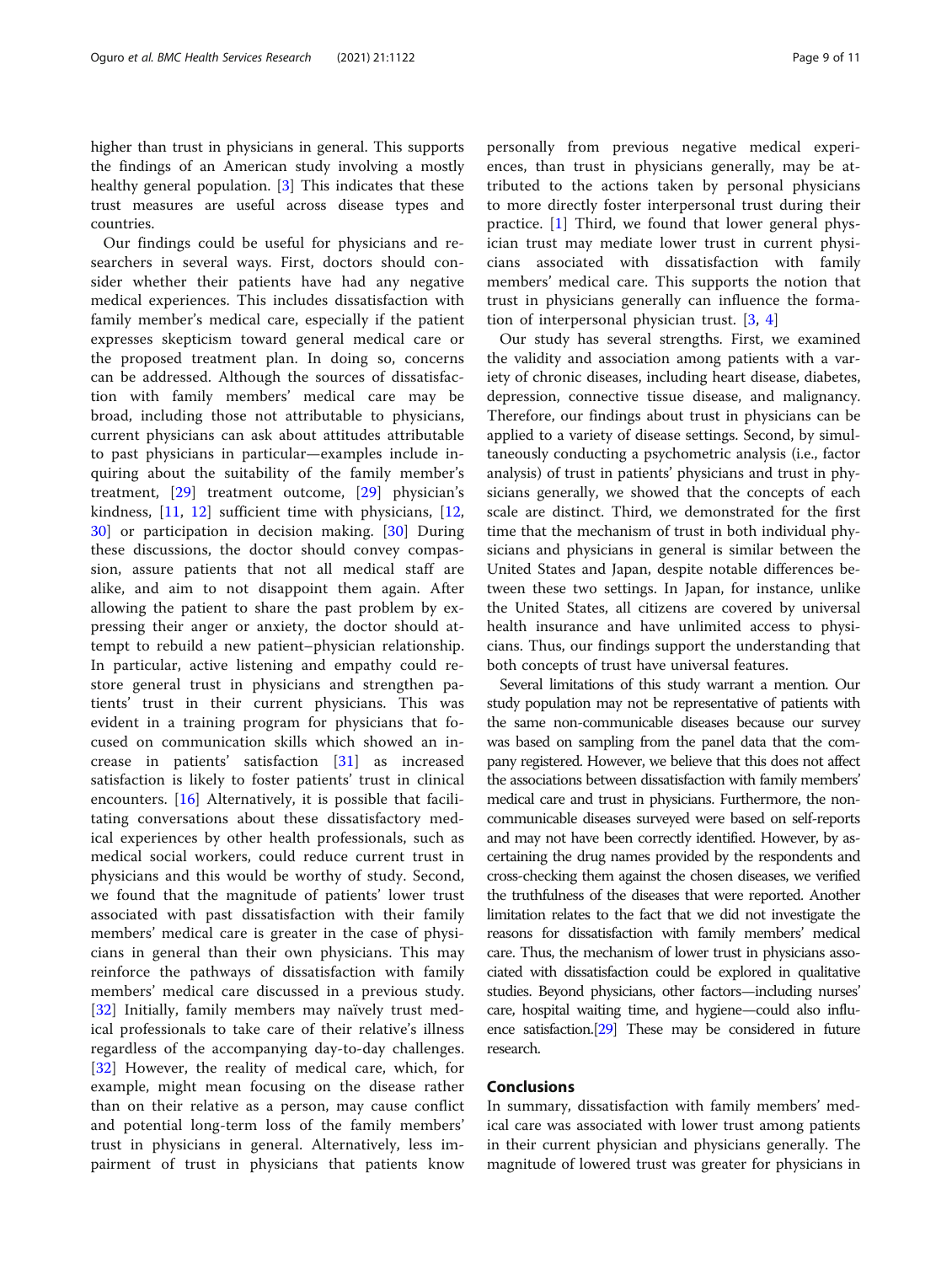<span id="page-9-0"></span>general than for current physicians. Furthermore, the lower trust in current physicians could be mediated by lower trust toward physicians in general. Future research could explore interventions to restore the loss of trust in physicians arising from the dissatisfaction with past medical experiences, including negative experiences within the family.

#### **Abbreviations**

CI: confidence interval

# Supplementary information

The online version contains supplementary material available at [https://doi.](https://doi.org/10.1186/s12913-021-07172-y) [org/10.1186/s12913-021-07172-y](https://doi.org/10.1186/s12913-021-07172-y).

Additional file 1.Supplementary Table 1. Japanese version of the Interpersonal Trust in Physician Scale

Additional file 2: Supplementary Table 2. Japanese version of the Trust in Doctors Generally Scale

Additional file 3: Supplementary Fig. 1. Scree plot for the eigenvalues using the response to the combined 10 items of the Interpersonal Trust in a Physician scale and the Trust in Doctors Generally scale

Additional file 4: Supplementary Table 3. Descriptive statistics and factor loadings of the combined 10 items of the Interpersonal Trust in a Physician scale and the Trust in Doctors Generally scale

#### Acknowledgements

We thank Editage [\(http://www.editage.com\)](http://www.editage.com) for English language editing.

#### Authors' contributions

Research idea and study design: NO, NY, TW, and NK; data acquisition: NO, RS, NY, KS, and TW; data analysis and interpretation: NO, RS, NY, TW, and NK; statistical analysis: TW and NK ; supervision or mentorship: NY, TW, MH, and NK. Each author contributed important intellectual content during article drafting or revision and accepts accountability for the overall work by ensuring that questions pertaining to the accuracy or integrity of any portion of the work are appropriately investigated and resolved. The authors read and approved the final manuscript.

## Funding

This study was supported by the JSPS KAKENHI (Grant Number: JP 19KT0021). The funder had no role in the study design, analyses, or interpretation of the data; writing of the manuscript; or the decision to submit it for publication.

#### Availability of data and materials

The datasets used and/or analyzed during the current study are available from the corresponding author on reasonable request.

# Declarations

#### Ethics approval and consent to participate

The study was conducted in accordance with the Declaration of Helsinki and the ethical guidelines for medical and health research involving human subjects in Japan. This study was approved by the Ethics Review Board of Kansai University (review number # 138). Only those who accepted an online informed consent statement participated the questionnaire survey.

#### Consent for publication

Not applicable.

# Competing interests

The authors declare that they have no competing interests.

#### Author details

<sup>1</sup>Department of Clinical Epidemiology, Graduate School of Medicine, Fukushima Medical University, Fukushima, Japan. <sup>2</sup>Division of Rheumatology, Department of Medicine, Showa University School of Medicine, Tokyo, Japan. <sup>3</sup> Center for Innovative Research for Communities and Clinical Excellence (CiRC2LE), Fukushima Medical University, Fukushima, Japan. <sup>4</sup>Department of Pediatrics, Niigata University Graduate School of Medical and Dental Sciences, Niigata, Japan. <sup>5</sup>Department of Healthcare Epidemiology, School of Public Health in the Graduate School of Medicine, Kyoto University, Kyoto, Japan. <sup>6</sup>Department of Pharmacy, Showa University Hospital, Tokyo, Japan.<br><sup>7</sup>Department of Sociology, Kansai University Osaka, Japan. <sup>8</sup>School of Law Department of Sociology, Kansai University, Osaka, Japan. <sup>8</sup>School of Law and School of Medicine, Wake Forest University, Winston-Salem, United States, North Carolina. <sup>9</sup> Department of Innovative Research and Education for Clinicians and Trainees (DiRECT), Fukushima Medical University Hospital, Fukushima, Japan. 10Department of Clinical Epidemiology, Graduate School of Medicine, Fukushima Medical University, 1 Hikarigaoka, Fukushima 960-1295 Fukushima City, Japan.

# Received: 29 April 2021 Accepted: 5 October 2021 Published online: 19 October 2021

#### References

- 1. Mechanic D. The functions and limitations of trust in the provision of medical care. J Health Polit Policy Law. 1998;23(4):661–86.
- 2. Thom DH, Ribisl KM, Stewart AL, Luke DA. Further Validation and Reliability Testing of the Trust in Physician Scale. The Stanford Trust Study Physicians. Med Care. 1999;37(5):510–7.
- 3. Hall MA, Camacho F, Dugan E, Balkrishnan R. Trust in the medical profession: conceptual and measurement issues. Health Serv Res. 2002;37(5): 1419–39.
- 4. Rhodes R, Strain JJ. Trust and transforming medical institutions. Camb Q Healthc Ethics. 2000;9(2):205–17.
- 5. Beernaert K, Kreicbergs U, Fürst CJ, Nyberg T, Steineck G, Bylund-Grenklo T. Distrust in the End-of-Life Care Provided to a Parent and Long-Term Negative Outcomes Among Bereaved Adolescents: A Population-Based Survey Study. J Clin Oncol. 2017;35(27):3136–42.
- 6. Calabro KA, Raval MV, Rothstein DH. Importance of patient and family satisfaction in perioperative care. Semin Pediatr Surg. 2018;27(2):114–20.
- 7. Kodali S, Stametz RA, Bengier AC, Clarke DN, Layon AJ, Darer JD. Family experience with intensive care unit care: Association of self-reported family conferences and family satisfaction. J Crit Care. 2014;29(4):641-4.
- 8. Alden DL, Friend J, Lee PY, Lee YK, Trevena L, Ng CJ, et al. Who Decides: Me or We? Family Involvement in Medical Decision Making in Eastern and Western Countries. Medical Decision Making. 2018;38(1):14–25.
- 9. Matsumura S, Bito S, Liu H, Kahn K, Fukuhara S, Kagawa-Singer M, et al. Acculturation of attitudes toward end-of-life care. J Gen Intern Med. 2002; 17(7):531–9.
- 10. Sekimoto M, Asai A, Ohnishi M, Nishigaki E, Fukui T, Shimbo T, et al. Patients' preferences for involvement in treatment decision making in Japan. BMC Fam Pract. 2004;5(1):1.
- 11. Schoenfelder T, Klewer J, Kugler J. Determinants of patient satisfaction: a study among 39 hospitals in an in-patient setting in Germany. Int J Qual Health Care. 2011;23(5):503–9.
- 12. Hickson GB, Clayton EW, Entman SS, Miller CS, Githens PB, Whetten-Goldstein K, et al. Obstetricians' prior malpractice experience and patients' satisfaction with care. Jama. 1994;272(20):1583–7.
- 13. Stelfox HT, Gandhi TK, Orav EJ, Gustafson ML. The relation of patient satisfaction with complaints against physicians and malpractice lawsuits. Am J Med. 2005;118(10):1126–33.
- 14. Prentice JC, Bell SK, Thomas EJ, Schneider EC, Weingart SN, Weissman JS, et al. Association of open communication and the emotional and behavioural impact of medical error on patients and families: state-wide cross-sectional survey. BMJ Qual Saf. 2020;29(11):883–94.
- 15. Blendon RJ, Benson JM. Americans' views on health policy: a fifty-year historical perspective. Health Aff (Millwood). 2001;20(2):33–46.
- 16. Hall MA, Dugan E, Zheng B, Mishra AK. Trust in Physicians and Medical Institutions: What Is It, Can It Be Measured, and Does It Matter? Milbank Q. 2001;79(4):613–39.
- 17. Meade AW, Craig SB. Identifying careless responses in survey data. Psychol Methods. 2012;17 3:437–55.